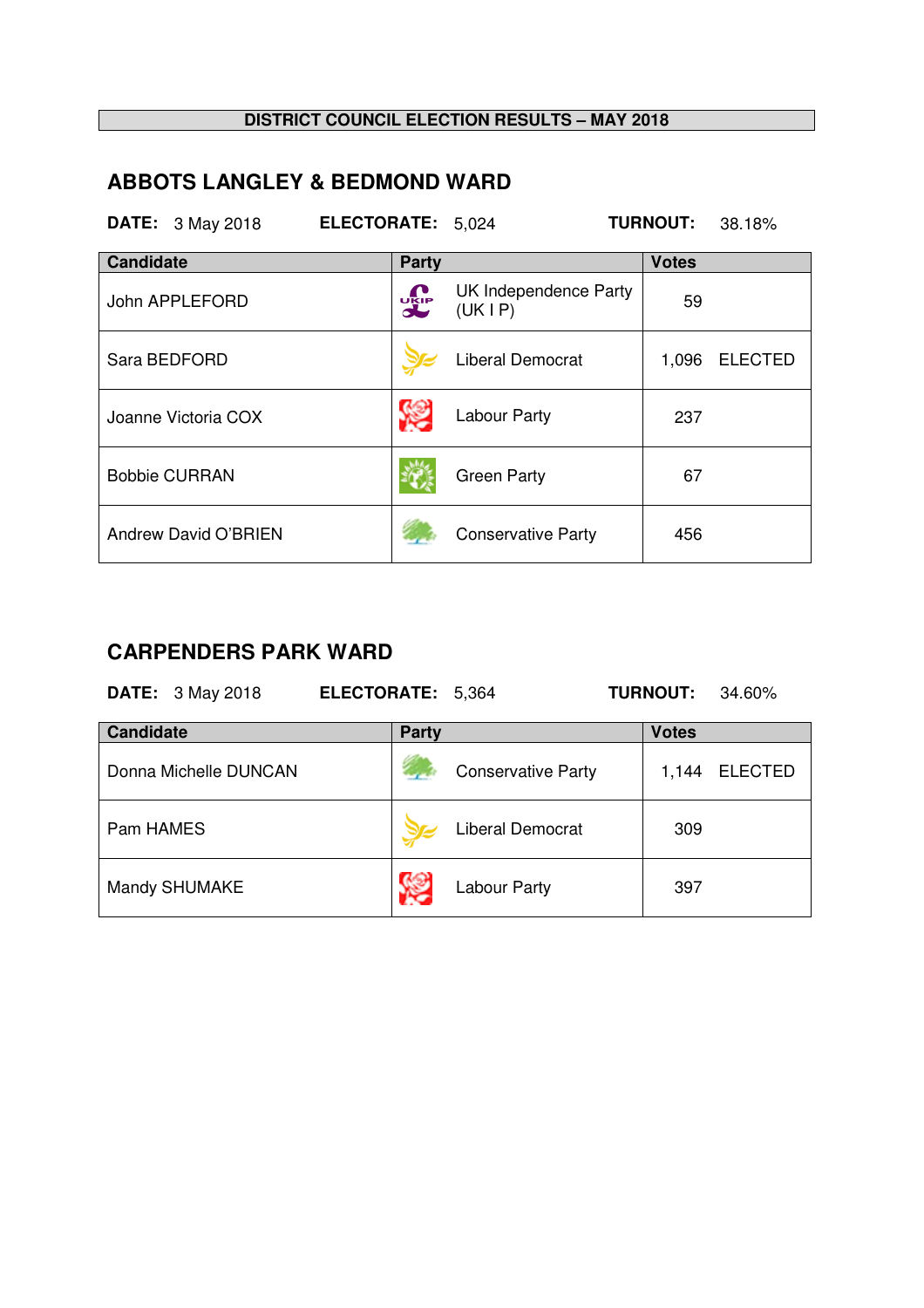## **CHORLEYWOOD NORTH & SARRATT WARD**

|                  | <b>DATE:</b> 3 May 2018 | ELECTORATE: 5,846 |              |                                 | <b>TURNOUT:</b> | 33.46%         |
|------------------|-------------------------|-------------------|--------------|---------------------------------|-----------------|----------------|
| <b>Candidate</b> |                         |                   | <b>Party</b> |                                 | <b>Votes</b>    |                |
| <b>Hazel DAY</b> |                         |                   | <b>DRIP</b>  | UK Independence Party<br>(UKIP) | 39              |                |
|                  | Margaret GALLAGHER      |                   |              | Labour Party                    | 144             |                |
|                  | Alex HAYWARD            |                   |              | <b>Conservative Party</b>       | 1,441           | <b>ELECTED</b> |
|                  | <b>Frank MAHON-DALY</b> |                   |              | <b>Liberal Democrat</b>         | 320             |                |

#### **CHORLEYWOOD SOUTH & MAPLE CROSS WARD**

| <b>DATE:</b> 3 May 2018 | ELECTORATE: 5,906 |                           | <b>TURNOUT:</b><br>39.03% |
|-------------------------|-------------------|---------------------------|---------------------------|
| <b>Candidate</b>        | Party             |                           | <b>Votes</b>              |
| <b>Jack HAZLEWOOD</b>   |                   | Labour Party              | 157                       |
| <b>Colin PAYNE</b>      |                   | <b>Conservative Party</b> | 842                       |
| Roger STAFFORD          |                   | <b>Green Party</b>        | 140                       |
| Martin John TREVETT     |                   | <b>Liberal Democrat</b>   | 1,149<br><b>ELECTED</b>   |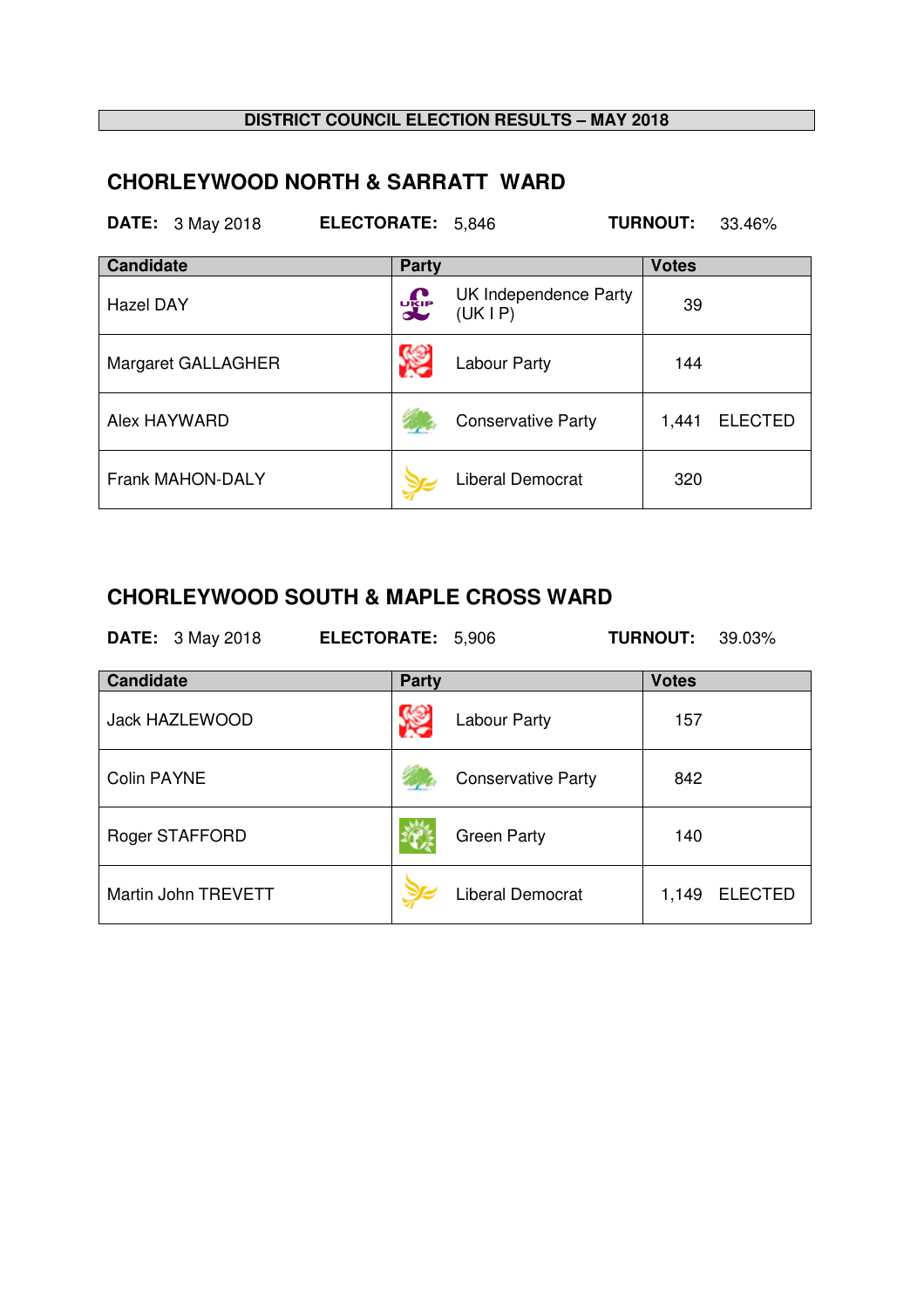### **DICKINSONS WARD**

| <b>DATE:</b> 3 May 2018 | ELECTORATE: 5,228 |                                  | <b>TURNOUT: 37.91%</b> |                |
|-------------------------|-------------------|----------------------------------|------------------------|----------------|
| <b>Candidate</b>        | Party             |                                  | <b>Votes</b>           |                |
| Margaret HOFMAN         |                   | Liberal Democrat                 | 967                    | <b>ELECTED</b> |
| David REDMAN            |                   | <b>Conservative Party</b>        | 678                    |                |
| <b>Tracey SMART</b>     | <b>UKIP</b>       | UK Independence Party<br>(UK IP) | 43                     |                |
| Jeni SWIFT GILLETTE     |                   | Labour Party                     | 290                    |                |

## **DURRANTS WARD**

|                    | <b>DATE:</b> 3 May 2018 | <b>ELECTORATE: 5,058</b> |              |                                  | <b>TURNOUT:</b> | 35.96%         |
|--------------------|-------------------------|--------------------------|--------------|----------------------------------|-----------------|----------------|
| <b>Candidate</b>   |                         |                          | <b>Party</b> |                                  | <b>Votes</b>    |                |
| <b>Steve DRURY</b> |                         |                          |              | <b>Liberal Democrat</b>          | 1,033           | <b>ELECTED</b> |
| John GRILLO        |                         |                          |              | Labour Party                     | 225             |                |
|                    | <b>Matthew PASHBY</b>   |                          |              | <b>Green Party</b>               | 102             |                |
|                    | Tony SPEECHLY           | <b>DELP</b>              |              | UK Independence Party<br>(UK IP) | 43              |                |
|                    | David WOODFORD          |                          |              | <b>Conservative Party</b>        | 411             |                |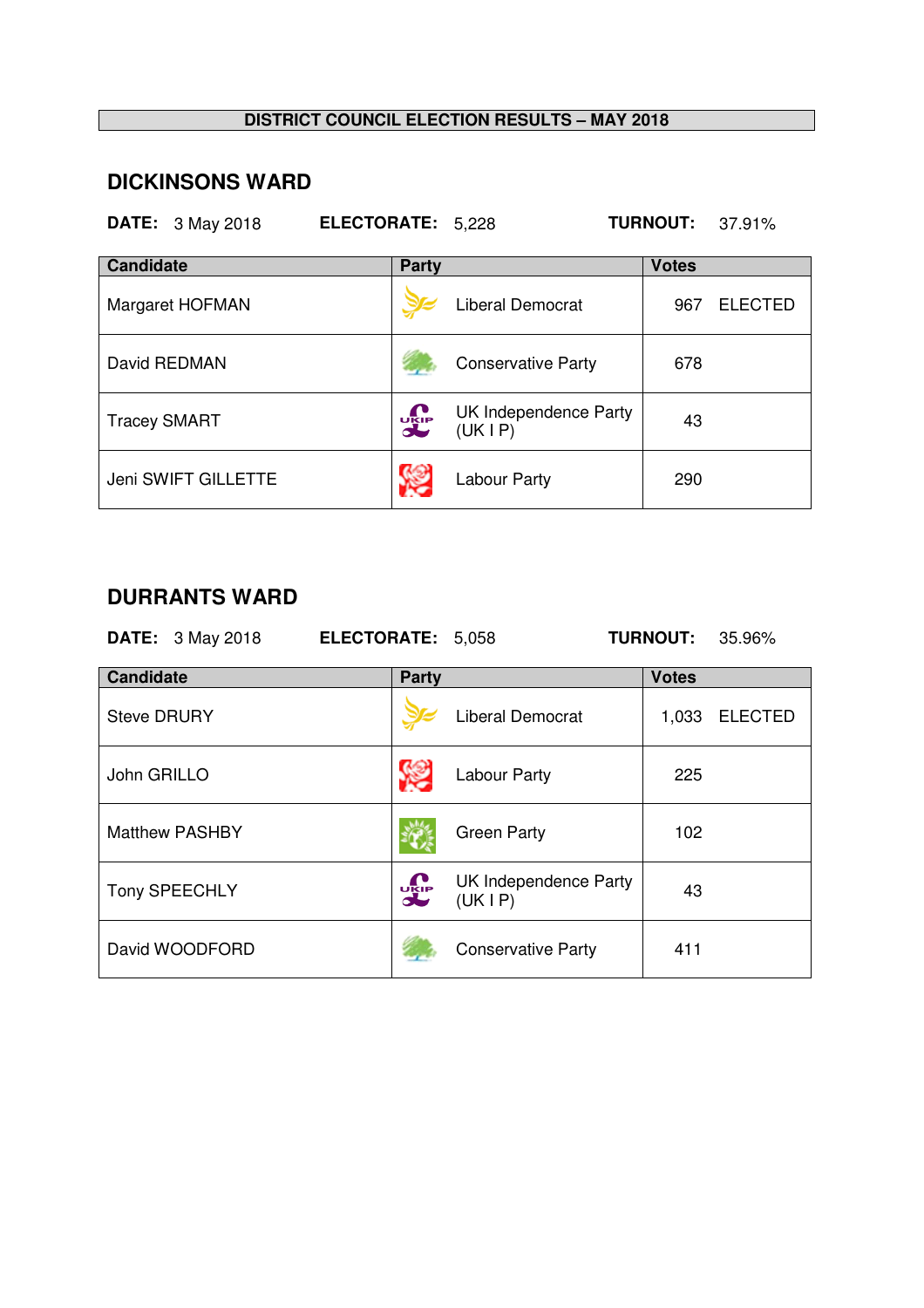## **GADE VALLEY WARD**

| <b>DATE:</b> 3 May 2018 | ELECTORATE: 5,057 |                           | <b>TURNOUT:</b><br>30.35% |
|-------------------------|-------------------|---------------------------|---------------------------|
| <b>Candidate</b>        | <b>Party</b>      |                           | <b>Votes</b>              |
| Emma BRADING            |                   | <b>Green Party</b>        | 65                        |
| <b>Bruce PROCHNIK</b>   |                   | Labour Party              | 261                       |
| Jon TANKARD             |                   | <b>Liberal Democrat</b>   | <b>ELECTED</b><br>835     |
| Dee WARD                |                   | <b>Conservative Party</b> | 372                       |

## **LEAVESDEN WARD**

**DATE:** 3 May 2018 **ELECTORATE:** 5,732 **TURNOUT:** 30.93% **Candidate Party Party Party Party Party Party Party Party Party Party Party Party Party Party Party Party Party Party Party Party Party Party Party Party Party Party P** 

| David BENNETT               | <b>DELP</b> | UK Independence Party<br>(UKIP) | 62  |         |
|-----------------------------|-------------|---------------------------------|-----|---------|
| <b>Martin Thomas BROOKS</b> |             | Independent                     | 116 |         |
| Marie-Louise Straub NOLAN   |             | Labour Party                    | 283 |         |
| <b>Hitesh TAILOR</b>        |             | <b>Conservative Party</b>       | 356 |         |
| <b>Alex TURNER</b>          |             | Liberal Democrat                | 954 | ELECTED |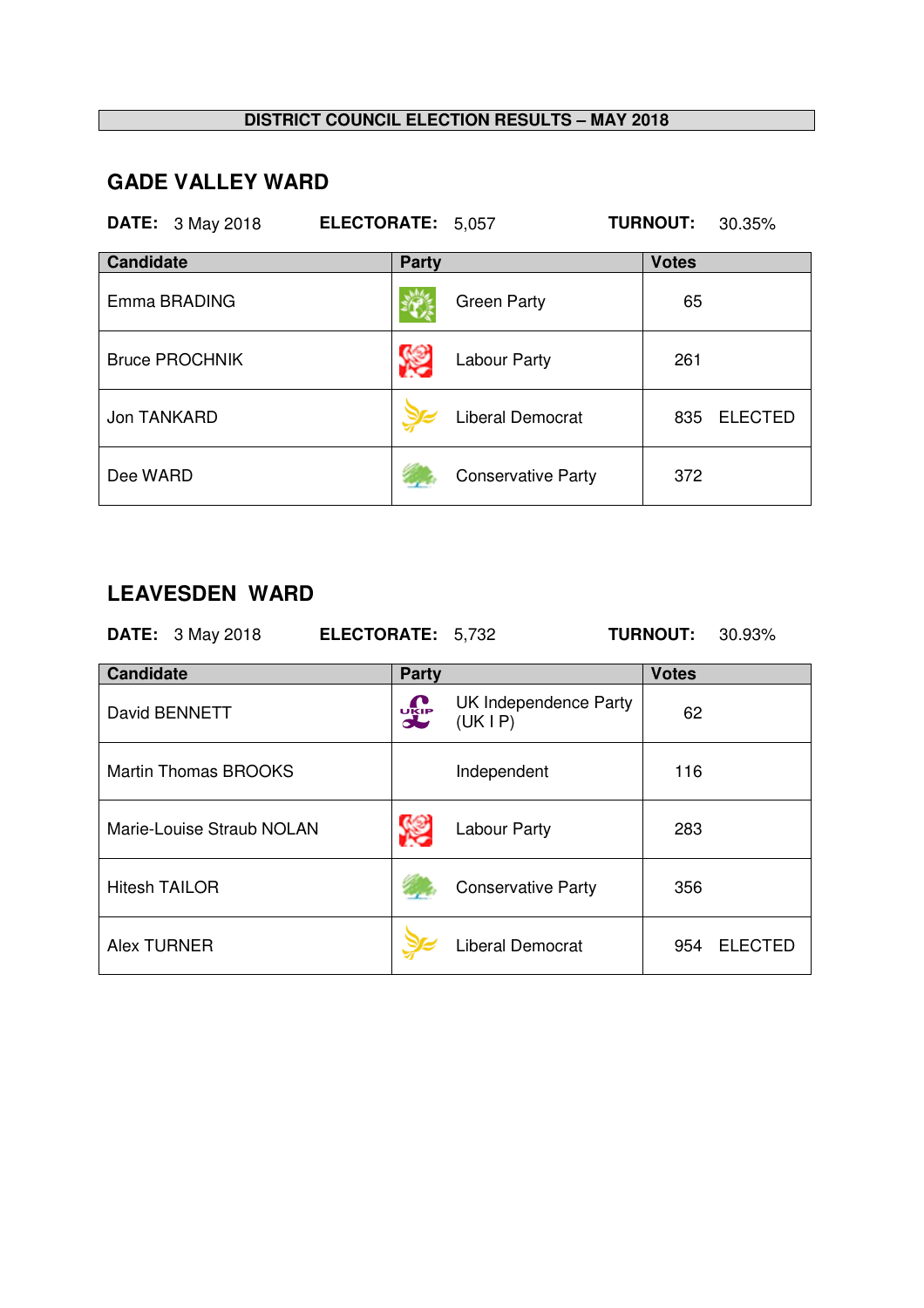## **MOOR PARK & EASTBURY WARD**

| <b>DATE:</b> 3 May 2018       | <b>ELECTORATE:</b> | 4,688                     | <b>TURNOUT:</b><br>31.12% |
|-------------------------------|--------------------|---------------------------|---------------------------|
| <b>Candidate</b>              | <b>Party</b>       |                           | <b>Votes</b>              |
| Sonia ADESARA                 |                    | <b>Labour Party</b>       | 141                       |
| Jeremy Edmund Campion ASQUITH |                    | <b>Liberal Democrat</b>   | 192                       |
| <b>Jo CLEMENS</b>             |                    | <b>Conservative Party</b> | 1,123<br><b>ELECTED</b>   |

## **OXHEY HALL & HAYLING WARD**

|                    | <b>DATE:</b> 3 May 2018 | ELECTORATE: 5,310 |            |                                  | <b>TURNOUT:</b> | 34.20%         |
|--------------------|-------------------------|-------------------|------------|----------------------------------|-----------------|----------------|
| <b>Candidate</b>   |                         |                   | Party      |                                  | <b>Votes</b>    |                |
| <b>Chris GREEN</b> |                         |                   |            | Labour Party                     | 433             |                |
| Matt JONES         |                         |                   |            | <b>Green Party</b>               | 42              |                |
|                    | <b>Mick MATTHEWSON</b>  |                   | <b>DEP</b> | UK Independence Party<br>(UK IP) | 67              |                |
| Andy MILNER        |                         |                   |            | <b>Conservative Party</b>        | 463             |                |
|                    | <b>Alison SCARTH</b>    |                   |            | <b>Liberal Democrat</b>          | 800             | <b>ELECTED</b> |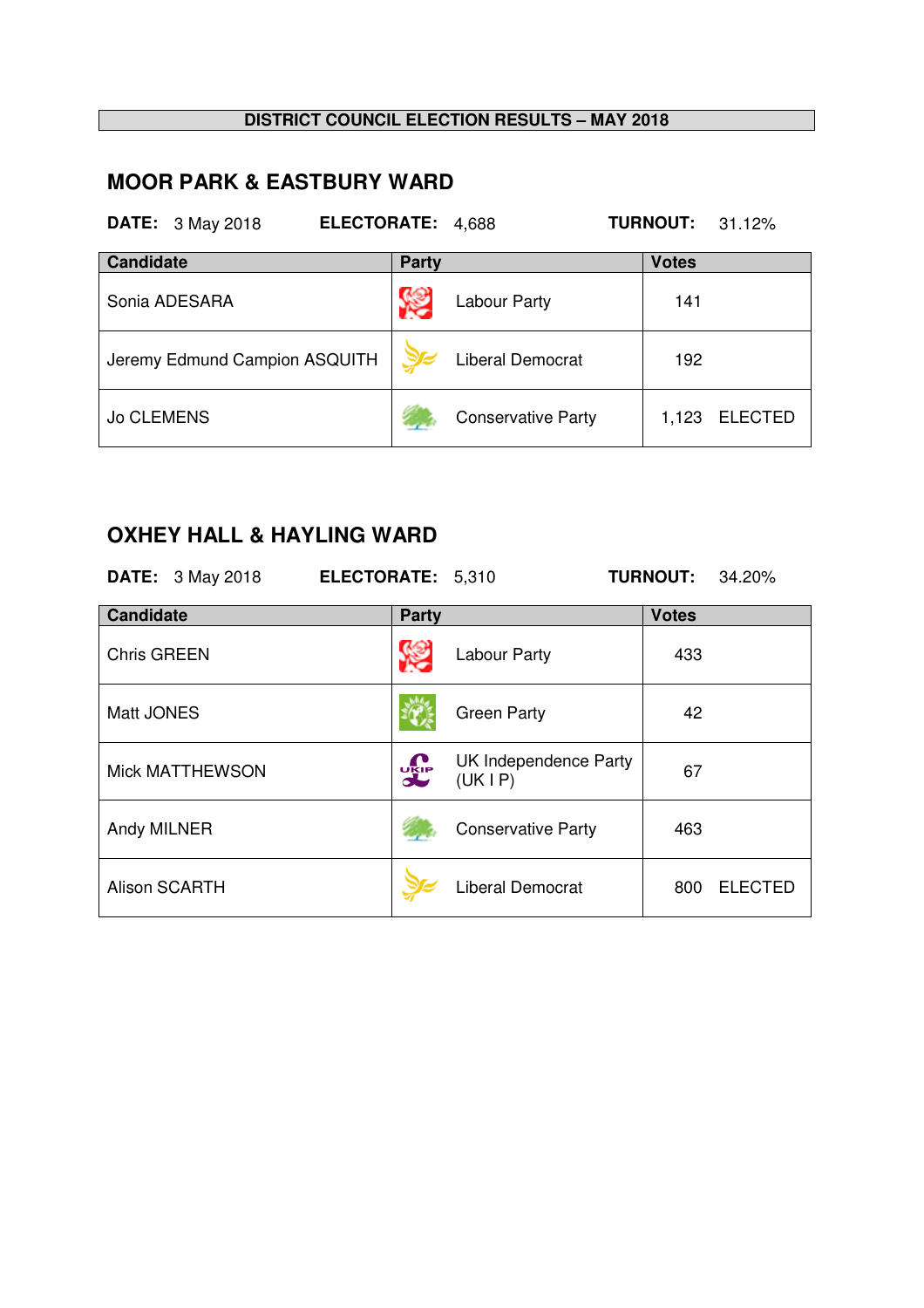# **PENN & MILL END WARD**

|                  | <b>DATE:</b> 3 May 2018 | ELECTORATE: 5,260 |              |                           | <b>TURNOUT:</b> | 33.82%         |
|------------------|-------------------------|-------------------|--------------|---------------------------|-----------------|----------------|
| <b>Candidate</b> |                         |                   | <b>Party</b> |                           | <b>Votes</b>    |                |
| Peter LOADER     |                         |                   |              | <b>Green Party</b>        | 110             |                |
|                  | Sarah Jane NELMES       |                   |              | <b>Liberal Democrat</b>   | 857             | <b>ELECTED</b> |
| Nayesh RADIA     |                         |                   |              | <b>Conservative Party</b> | 618             |                |
|                  | <b>Martin WALDRON</b>   |                   |              | Labour Party              | 185             |                |

# **RICKMANSWORTH TOWN WARD**

| RIUNWANJWUNTI IUWII WAND |                   |                                 |                 |                |  |  |  |
|--------------------------|-------------------|---------------------------------|-----------------|----------------|--|--|--|
| <b>DATE:</b> 3 May 2018  | ELECTORATE: 5,651 |                                 | <b>TURNOUT:</b> | 42.59%         |  |  |  |
| <b>Candidate</b>         | Party             |                                 | <b>Votes</b>    |                |  |  |  |
| Mark MASSYN              | <b>UKIP</b>       | UK Independence Party<br>(UKIP) | 51              |                |  |  |  |
| Andrew GALLAGHER         |                   | <b>Labour Party</b>             | 233             |                |  |  |  |
| Paula HISCOCKS           |                   | <b>Conservative Party</b>       | 1,386           | <b>ELECTED</b> |  |  |  |
| Pat HOWELL               |                   | <b>Liberal Democrat</b>         | 333             |                |  |  |  |
| <b>Tom PASHBY</b>        |                   | <b>Green Party</b>              | 395             |                |  |  |  |